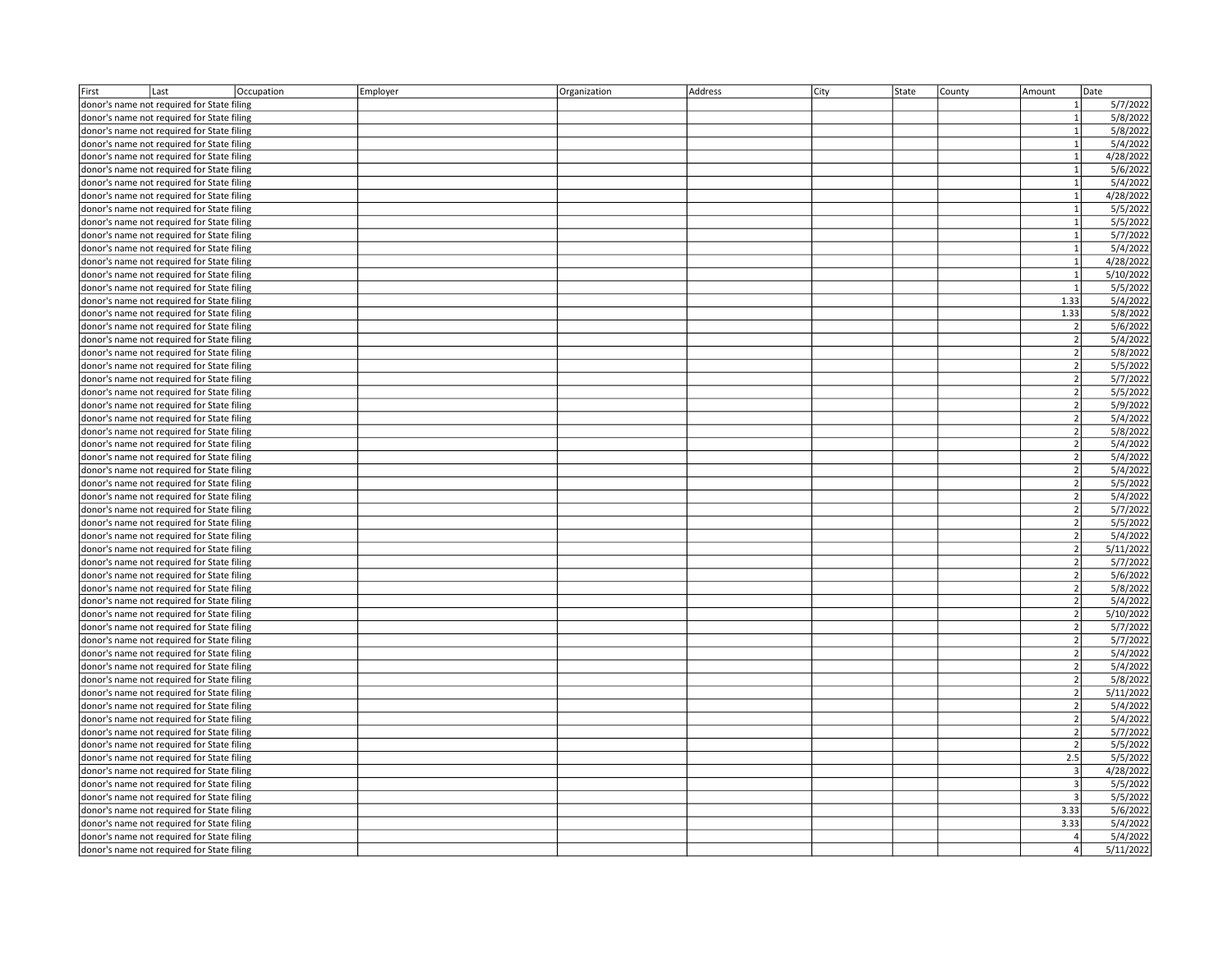| donor's name not required for State filing                                               |  |  | $\overline{4}$ | 4/28/2022 |
|------------------------------------------------------------------------------------------|--|--|----------------|-----------|
| donor's name not required for State filing                                               |  |  | 4              | 4/28/2022 |
| donor's name not required for State filing                                               |  |  | $\overline{a}$ | 4/28/2022 |
| donor's name not required for State filing                                               |  |  | 4              | 4/28/2022 |
| donor's name not required for State filing                                               |  |  | 4              | 4/28/2022 |
| donor's name not required for State filing                                               |  |  | $\overline{4}$ | 4/29/2022 |
| donor's name not required for State filing                                               |  |  | 4              | 4/29/2022 |
| donor's name not required for State filing                                               |  |  | $\overline{4}$ | 5/4/2022  |
| donor's name not required for State filing                                               |  |  | $\overline{a}$ | 5/2/2022  |
| donor's name not required for State filing                                               |  |  | $\overline{4}$ | 5/6/2022  |
| donor's name not required for State filing                                               |  |  | $\overline{a}$ | 4/28/2022 |
|                                                                                          |  |  | $\overline{4}$ | 5/4/2022  |
| donor's name not required for State filing                                               |  |  | $\overline{a}$ | 5/5/2022  |
| donor's name not required for State filing                                               |  |  | $\overline{4}$ |           |
| donor's name not required for State filing                                               |  |  |                | 4/28/2022 |
| donor's name not required for State filing                                               |  |  | 4              | 4/28/2022 |
| donor's name not required for State filing                                               |  |  | 5 <sub>5</sub> | 4/30/2022 |
| donor's name not required for State filing                                               |  |  | 5              | 5/8/2022  |
| donor's name not required for State filing                                               |  |  | 5 <sup>1</sup> | 5/5/2022  |
| donor's name not required for State filing                                               |  |  | 5 <sub>5</sub> | 4/19/2022 |
| donor's name not required for State filing                                               |  |  | 5              | 3/19/2022 |
| donor's name not required for State filing                                               |  |  | 5              | 5/10/2022 |
| donor's name not required for State filing                                               |  |  | 5              | 4/28/2022 |
| donor's name not required for State filing                                               |  |  | 5.83           | 4/28/2022 |
| donor's name not required for State filing                                               |  |  | 6              | 5/7/2022  |
| donor's name not required for State filing                                               |  |  | 6              | 4/28/2022 |
| donor's name not required for State filing                                               |  |  | 6.66           | 5/7/2022  |
| donor's name not required for State filing                                               |  |  | 6.66           | 5/7/2022  |
| donor's name not required for State filing                                               |  |  | 6.66           | 5/4/2022  |
| donor's name not required for State filing                                               |  |  | 6.66           | 5/4/2022  |
| donor's name not required for State filing                                               |  |  | 6.66           | 5/8/2022  |
| donor's name not required for State filing                                               |  |  | 6.66           | 5/8/2022  |
| donor's name not required for State filing                                               |  |  | 6.66           | 5/10/2022 |
| donor's name not required for State filing                                               |  |  | 6.66           | 5/7/2022  |
| donor's name not required for State filing                                               |  |  | 6.67           | 5/5/2022  |
| donor's name not required for State filing                                               |  |  | 8              | 4/28/2022 |
| donor's name not required for State filing                                               |  |  | 10             | 5/6/2022  |
| donor's name not required for State filing                                               |  |  | 10             | 5/7/2022  |
| donor's name not required for State filing                                               |  |  | 10             | 4/21/2022 |
| donor's name not required for State filing                                               |  |  | 10             | 5/10/2022 |
| donor's name not required for State filing                                               |  |  | 10             | 5/4/2022  |
| donor's name not required for State filing                                               |  |  | 10             | 4/30/2022 |
| donor's name not required for State filing                                               |  |  | 10             | 5/4/2022  |
| donor's name not required for State filing                                               |  |  | 10             | 5/6/2022  |
| donor's name not required for State filing                                               |  |  | 10             | 5/5/2022  |
| donor's name not required for State filing                                               |  |  | 10             | 5/9/2022  |
| donor's name not required for State filing                                               |  |  | 10             | 5/7/2022  |
| donor's name not required for State filing                                               |  |  | 10             | 4/28/2022 |
| donor's name not required for State filing                                               |  |  | 10             | 5/10/2022 |
| donor's name not required for State filing                                               |  |  | 10             | 5/4/2022  |
|                                                                                          |  |  | 10             | 5/4/2022  |
| donor's name not required for State filing<br>donor's name not required for State filing |  |  | 10             | 3/22/2022 |
|                                                                                          |  |  | 10             | 4/22/2022 |
| donor's name not required for State filing                                               |  |  |                |           |
| donor's name not required for State filing                                               |  |  | 10             | 5/6/2022  |
| donor's name not required for State filing                                               |  |  | 10             | 5/5/2022  |
| donor's name not required for State filing                                               |  |  | 10             | 5/6/2022  |
| donor's name not required for State filing                                               |  |  | 10             | 5/7/2022  |
| donor's name not required for State filing                                               |  |  | 11             | 4/30/2022 |
| donor's name not required for State filing                                               |  |  | 13.33          | 5/5/2022  |
| donor's name not required for State filing                                               |  |  | 15             | 4/21/2022 |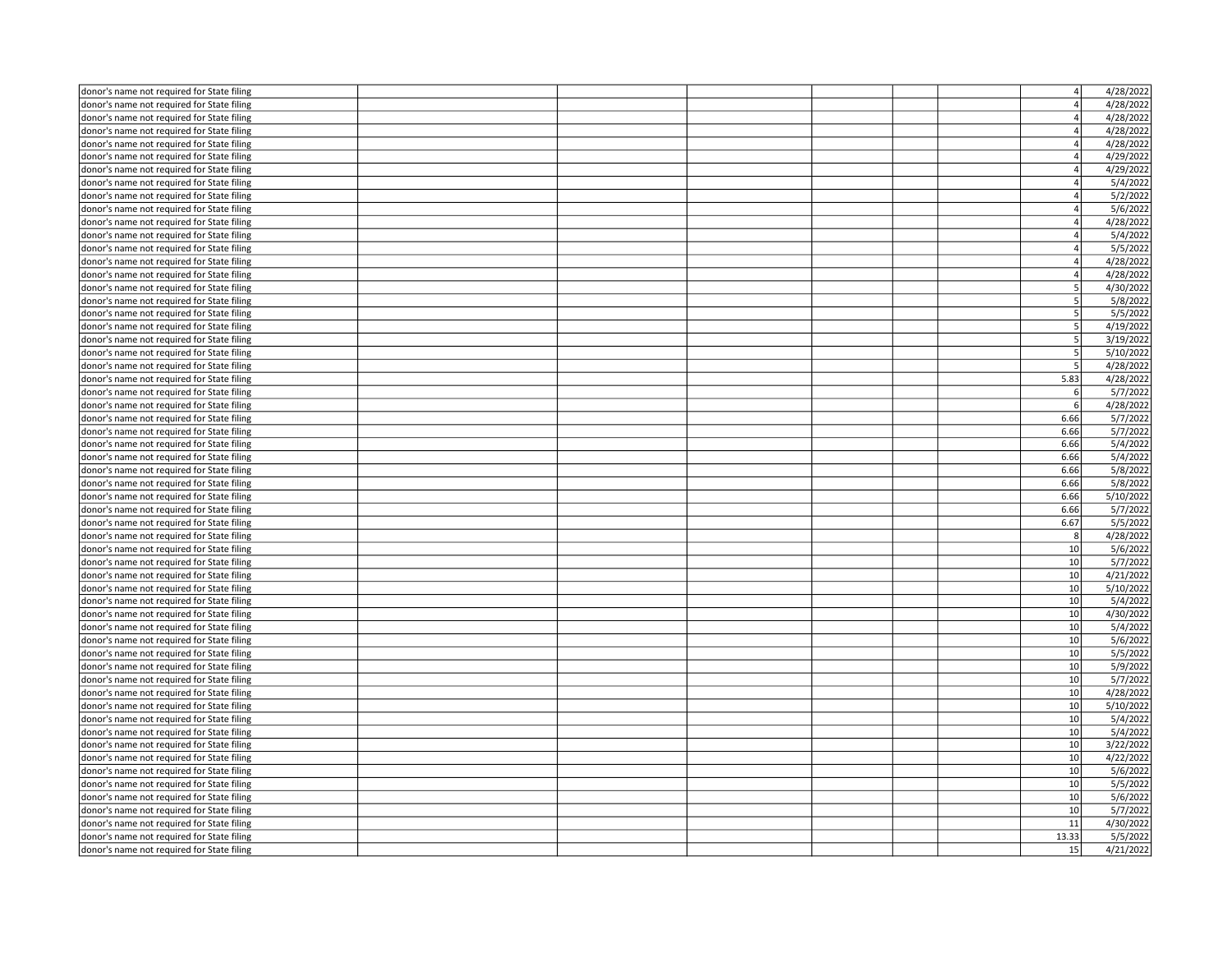|                                            | donor's name not required for State filing                                               |              |                 |                           |                      |               |    |              | 16.67     | 4/29/2022 |
|--------------------------------------------|------------------------------------------------------------------------------------------|--------------|-----------------|---------------------------|----------------------|---------------|----|--------------|-----------|-----------|
|                                            | donor's name not required for State filing                                               |              |                 |                           |                      |               |    |              | 20        | 5/10/2022 |
|                                            | donor's name not required for State filing                                               |              |                 |                           |                      |               |    |              | 20        | 5/4/2022  |
|                                            | donor's name not required for State filing                                               |              |                 |                           |                      |               |    |              | 20        | 4/29/2022 |
|                                            | donor's name not required for State filing                                               |              |                 |                           |                      |               |    |              | 23.33     | 5/7/2022  |
|                                            | donor's name not required for State filing                                               |              |                 |                           |                      |               |    |              | 25        | 3/30/2022 |
|                                            | donor's name not required for State filing                                               |              |                 |                           |                      |               |    |              | 25        | 4/16/2022 |
|                                            | donor's name not required for State filing                                               |              |                 |                           |                      |               |    |              | 25        | 5/7/2022  |
|                                            | donor's name not required for State filing                                               |              |                 |                           |                      |               |    |              | 25        | 2/3/2022  |
|                                            |                                                                                          |              |                 |                           |                      |               |    |              | 25        | 3/31/2022 |
|                                            | donor's name not required for State filing                                               |              |                 |                           |                      |               |    |              |           |           |
|                                            | donor's name not required for State filing                                               |              |                 |                           |                      |               |    |              | 25        | 2/19/2022 |
|                                            | donor's name not required for State filing                                               |              |                 |                           |                      |               |    |              | 25        | 3/31/2022 |
|                                            | donor's name not required for State filing                                               |              |                 |                           |                      |               |    |              | 25        | 3/31/2022 |
|                                            | donor's name not required for State filing                                               |              |                 |                           |                      |               |    |              | 25        | 3/18/2022 |
|                                            | donor's name not required for State filing                                               |              |                 |                           |                      |               |    |              | 25        | 4/30/2022 |
|                                            | donor's name not required for State filing                                               |              |                 |                           |                      |               |    |              | 25        | 3/30/2022 |
|                                            | donor's name not required for State filing                                               |              |                 |                           |                      |               |    |              | 25        | 4/16/2022 |
|                                            | donor's name not required for State filing                                               |              |                 |                           |                      |               |    |              | 25        | 3/16/2022 |
|                                            | donor's name not required for State filing                                               |              |                 |                           |                      |               |    |              | 25        | 2/16/2022 |
|                                            | donor's name not required for State filing                                               |              |                 |                           |                      |               |    |              | 25        | 4/28/2022 |
|                                            | donor's name not required for State filing                                               |              |                 |                           |                      |               |    |              | 33.33     | 4/28/2022 |
|                                            | donor's name not required for State filing                                               |              |                 |                           |                      |               |    |              | 35        | 3/15/2022 |
|                                            | donor's name not required for State filing                                               |              |                 |                           |                      |               |    |              | 50        | 5/3/2022  |
|                                            | donor's name not required for State filing                                               |              |                 |                           |                      |               |    |              | 50        | 4/21/2022 |
|                                            | donor's name not required for State filing                                               |              |                 |                           |                      |               |    |              | 50        | 4/15/2022 |
|                                            | donor's name not required for State filing                                               |              |                 |                           |                      |               |    |              | 50        | 4/24/2022 |
|                                            | donor's name not required for State filing                                               |              |                 |                           |                      |               |    |              | 50        | 3/24/2022 |
|                                            | donor's name not required for State filing                                               |              |                 |                           |                      |               |    |              | 50        | 2/24/2022 |
|                                            | donor's name not required for State filing                                               |              |                 |                           |                      |               |    |              | 50        | 3/24/2022 |
|                                            | donor's name not required for State filing                                               |              |                 |                           |                      |               |    |              | 50        | 4/23/2022 |
|                                            |                                                                                          |              |                 |                           |                      |               |    |              | 50        | 4/28/2022 |
| donor's name not required for State filing |                                                                                          |              |                 |                           |                      |               |    |              |           |           |
| donor's name not required for State filing |                                                                                          |              |                 |                           |                      |               |    |              | 50        | 3/1/2022  |
| donor's name not required for State filing |                                                                                          |              |                 |                           |                      |               |    | 50           | 4/29/2022 |           |
|                                            | donor's name not required for State filing                                               |              |                 |                           |                      |               |    |              | 50        | 4/29/2022 |
|                                            | donor's name not required for State filing                                               |              |                 |                           |                      |               |    |              | 50        | 2/2/2022  |
|                                            | donor's name not required for State filing                                               |              |                 |                           |                      |               |    |              | 50        | 3/29/2022 |
|                                            | donor's name not required for State filing                                               |              |                 |                           |                      |               |    |              | 50        | 3/16/2022 |
|                                            | donor's name not required for State filing                                               |              |                 |                           |                      |               |    |              | 50        | 4/28/2022 |
|                                            | donor's name not required for State filing                                               |              |                 |                           |                      |               |    |              | 50        | 3/11/2022 |
|                                            | donor's name not required for State filing                                               |              |                 |                           |                      |               |    |              | 50        | 4/21/2022 |
|                                            | donor's name not required for State filing                                               |              |                 |                           |                      |               |    |              | 50        | 3/13/2022 |
|                                            | donor's name not required for State filing                                               |              |                 |                           |                      |               |    |              | 50        | 3/4/2022  |
|                                            | donor's name not required for State filing                                               |              |                 |                           |                      |               |    |              | 50        | 4/29/2022 |
|                                            | donor's name not required for State filing                                               |              |                 |                           |                      |               |    |              | 50        | 4/25/2022 |
|                                            | donor's name not required for State filing                                               |              |                 |                           |                      |               |    |              | 50        | 2/7/2022  |
|                                            | donor's name not required for State filing                                               |              |                 |                           |                      |               |    |              | 50        | 3/12/2022 |
|                                            | donor's name not required for State filing                                               |              |                 |                           |                      |               |    |              | 50        | 2/23/2022 |
|                                            |                                                                                          |              |                 |                           |                      |               |    |              | 50        | 3/9/2022  |
|                                            | donor's name not required for State filing<br>donor's name not required for State filing |              |                 |                           |                      |               |    | 50           | 4/15/2022 |           |
|                                            | donor's name not required for State filing                                               |              |                 |                           |                      |               |    |              | 50        | 2/21/2022 |
| Total donations \$1-\$50.00                |                                                                                          |              |                 |                           |                      |               |    |              | 2483.26   |           |
|                                            |                                                                                          |              |                 |                           |                      |               |    |              |           |           |
|                                            |                                                                                          | Not Employed |                 |                           | 421 Cotswold Ln      |               | PA |              | 66.66     |           |
| Catherine                                  | Dolan                                                                                    |              | Not Employed    |                           |                      | Wynnewood     |    | Montgomery   |           | 5/4/2022  |
| barbara                                    | sicalides                                                                                | attorney     | troutman pepper |                           | 425 Woodland Ave     | Wayne         | PA | Delaware     | 66.66     | 5/4/2022  |
| Sheila Ann                                 | Simmons                                                                                  |              |                 |                           | 3506 W Allegheny Ave | Philadelphia  | PA | Philadelphia | 75        | 3/29/2022 |
|                                            |                                                                                          |              |                 | Friends of Judy Trombetta | 2113 Darby Creek Rd  | Havertown     | PA | Delaware     | 100       | 3/14/2022 |
| Bernadine                                  | Ahonkhai                                                                                 | Educator     | Retired         |                           | 1444 Evans Rd        | Lower Gwynedd | PA | Montgomery   | 100       | 4/29/2022 |
| Bernadine                                  | Ahonkhai                                                                                 | Educator     | Retired         |                           | 1444 Evans Rd        | Lower Gwynedd | PA | Montgomery   | 100       | 4/29/2022 |
| Kelly                                      | Bouknight                                                                                | <b>RN</b>    | <b>EINSTEIN</b> |                           | 62 Galbraith Ave     | Norristown    | PA | Montgomery   | 100       | 3/2/2022  |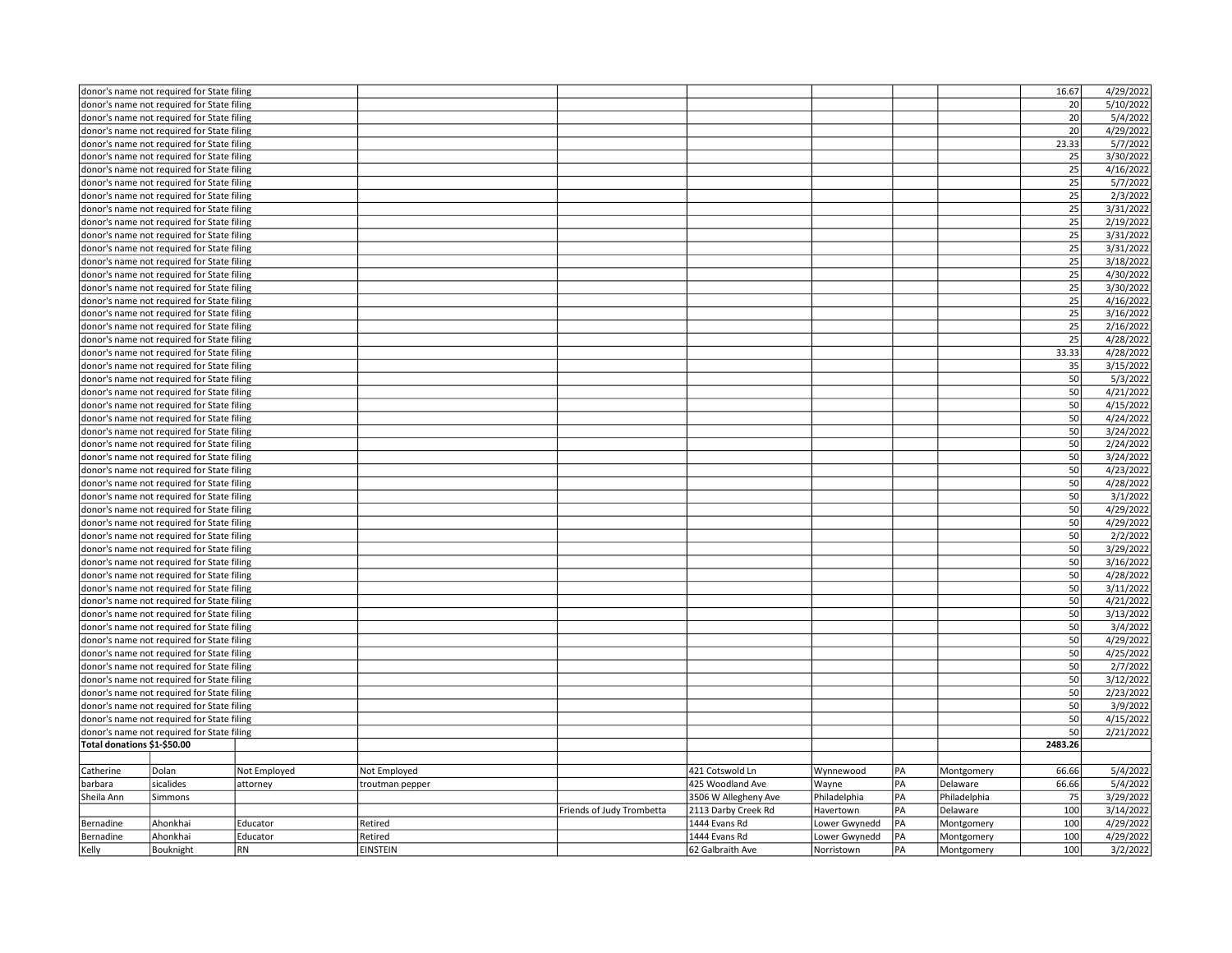| Linda                         | Chandler             |                          |                                             |                          | 6393 Woodbine Ave                          | Philadelphia                  | PA        | Philadelphia               | 100        | 3/29/2022              |
|-------------------------------|----------------------|--------------------------|---------------------------------------------|--------------------------|--------------------------------------------|-------------------------------|-----------|----------------------------|------------|------------------------|
| Deb                           | Ciamacca             | Not Employed             | Not Employed                                |                          | 301 Radnor St                              | Media                         | PA        | Delaware                   | 100        | 2/28/2022              |
| <b>Buffy</b>                  | Clark                | Home Care                | Right at Home                               |                          | 6927 Ibis Pl                               | Philadelphia                  | PA        | Philadelphia               | 100        | 4/15/2022              |
| David                         | Forde                | VP                       | University of the Sciences                  |                          | 1102 N 4th St, Apt A                       | Philadelphia                  | PA        | Philadelphia               | 100        | 3/25/2022              |
| Shelley                       | Geballe              | Professor                | <b>Yale University</b>                      |                          | 19 Flying Point Rd                         | Branford                      | CT        | New Haven                  | 100        | 5/7/2022               |
| Jose                          | Giral                | Not Employed             | Not Employed                                |                          | 1434 E Bristol St                          | Philadelphia                  | PA        | Philadelphia               | 100        | 4/21/2022              |
| Denise                        | Goodman              | Not Employed             | Not Employed                                |                          | 1045 Swede St                              | Norristown                    | PA        | Montgomery                 | 100        | 4/29/2022              |
| Peter                         | Grollman             | Executive                | Children's Hospital of Philadelphia         |                          | 718 Beacom Ln                              | <b>Merion Station</b>         | PA        | Montgomery                 | 100        | 3/17/2022              |
| John                          | Han                  | Attorney                 | Han Law, LLC                                |                          | 412 Gwynedd Valley Dr                      | Lower Gwynedd                 | PA        | Montgomery                 | 100        | 4/26/2022              |
| Iola                          | Harper               | VP                       | The Enterprise Center                       |                          | 387 Lemonte St                             | Philadelphia                  | PA        | Philadelphia               | 100        | 3/30/2022              |
| Dale                          | Hood                 | Sales                    | Self                                        |                          | 15064 Cuberra Ln                           | <b>Bonita Springs</b>         | FL        | Lee                        | 100        | 3/1/2022               |
| Frances                       | Jones                | SEPTA                    | <b>SEPTA</b>                                |                          | 8302 Old York Rd, Apt C55                  | <b>Elkins Park</b>            | PA        | Montgomery                 | 100        | 3/22/2022              |
| Veronica                      | Jones                | COO                      | <b>NAF</b>                                  |                          | 330 James St                               | Norristown                    | PA        | Montgomery                 | 100        | 3/19/2022              |
| Nancy                         | Kleinberg            | Not Employed             | Not Employed                                |                          | 506 Conshohocken State Rd                  | Narberth                      | PA        | Montgomery                 | 100        | 5/1/2022               |
| Antoinette                    | Kraus                | Executive                | Pennsylvania health access network          |                          | 2030 N Hope St                             | Philadelphia                  | PA        | Philadelphia               | 100        | 4/15/2022              |
| Michael                       | Lavanga              | Attorney                 | Lavanga Law LLC                             |                          | 146 Forrest Dr                             | Holland                       | PA        | <b>Bucks</b>               | 100        | 3/29/2022              |
|                               | Lewis                | Chief of Staff           | Senate of Pennsylvania                      |                          | 1608 E Willow Grove Ave                    | Laverock                      | PA        | Montgomery                 | 100        | 3/27/2022              |
| Dwight<br>Saleema             | Lovelace             | Consultant               | Saleema Lovelace & Associates               |                          | 114 Dekalb St                              | Bridgeport                    | PA        | Montgomery                 | 100        | 4/29/2022              |
|                               |                      |                          | <b>SEPTA</b>                                |                          | 720 E Vernon Rd                            |                               | PA        |                            | 100        |                        |
| Ayanna                        | Matlock              | Director                 |                                             |                          |                                            | Philadelphia                  | PA        | Philadelphia               | 100        | 2/12/2022<br>3/29/2022 |
| Tiffany                       | McIntyre             |                          |                                             |                          | 359 Green Meadow Ln<br>101 E Main St       | Horsham                       | PA        | Montgomery                 | 100        | 4/21/2022              |
| Paul                          | Piantone             | Real Estate Broker       | Tone Realty Co., LLC                        |                          |                                            | Norristown                    | PA        | Montgomery                 |            |                        |
| Sonte<br>Maribeth             | Reavis<br>Roman      | Attorney<br>Not Employed | Reavis and Associates, P.C.<br>Not Employed |                          | 1700 Market St, Ste 1005<br>1015 Lorien Dr | Philadelphia<br>Lower Gwynedd | PA        | Philadelphia<br>Montgomery | 100<br>100 | 2/14/2022<br>3/13/2022 |
|                               |                      | LSW                      | <b>TLC</b>                                  |                          |                                            |                               |           |                            | 100        |                        |
| Ana                           | Santoyo              | Sales                    |                                             |                          | 1230 Astor St                              | Norristown                    | PA<br>PA  | Montgomery                 | 100        | 3/7/2022               |
| Karl                          | Sartor               |                          | Salesforce                                  |                          | 100 Burgess Rd                             | Collegeville                  |           | Montgomery                 |            | 4/3/2022               |
| Jeanne Marie                  | Sorg                 |                          |                                             |                          | 76 S Bethlehem Pike                        | Ambler                        | PA        | Montgomery                 | 100        | 3/12/2022              |
| James                         | Spause               | Senior Director          | Acclara                                     |                          | 23 Forsythia Court                         | Lafayette Hill                | PA        | N/A                        | 100        | 2/22/2022              |
| Valerie                       | Travis               |                          |                                             |                          | 1127 Markley St                            | Norristown                    | PA        | Montgomery                 | 100        | 4/29/2022              |
| Leslie                        | Walker               | Not Employed             | Not Employed                                |                          | 6325 Lancaster Ave                         | Philadelphia                  | PA        | Philadelphia               | 100        | 3/27/2022              |
| James                         | Williams             | Not Employed             | Not Employed                                |                          | 1089 Country Club Rd                       | Camp Hill                     | PA        | Cumberland                 | 100        | 5/1/2022               |
| Jerri                         | Williams             | Not Employed             | Not Employed                                |                          | 206 Parrish St                             | Raleigh                       | <b>NC</b> | Wake                       | 100        | 4/15/2022              |
| Shari                         | Williams             | President                | Shari Williams Enterprises                  |                          | 5939 Cobbs Creek Pkwy                      | Philadelphia                  | PA        | Philadelphia               | 100        | 3/29/2022              |
| James                         | Williams             | Not Employed             | Not Employed                                |                          | 1089 Country Club Rd                       | Camp Hill                     | PA        | Cumberland                 | 100        | 2/1/2022               |
| Olivia                        | Brady                | Not Employed             | Not Employed                                |                          | 728 Stanbridge St                          | Norristown                    | PA        | Montgomery                 | 150        | 4/26/2022              |
| Robyn                         | Chin                 | Accountant               | <b>Bdo</b>                                  |                          | 6966 Ogontz Ave                            | Philadelphia                  | PA        | Philadelphia               | 150        | 4/23/2022              |
| Gail                          | Humphrey             |                          |                                             |                          | 32 Butterfly Ln                            | Levittown                     | PA        | <b>Bucks</b>               | 150        | 3/13/2022              |
| Dottie                        | Miller               | Coordinator              | Merck                                       |                          | 701 Thatcher Ln                            | Hatfield                      | PA        | Montgomery                 | 150        | 2/6/2022               |
| Salima                        | Pace                 | Consultant               | <b>Community Marketing Concepts</b>         |                          | 8500 Lindbergh Blvd                        | Philadelphia                  | PA        | Philadelphia               | 150        | 4/29/2022              |
| Bernadine                     | Ahonkhai             | Educator                 | Retired                                     |                          | 1444 Evans Rd                              | Lower Gwynedd                 | PA        | Montgomery                 | 200        | 4/29/2022              |
| Phoebe                        | Coles                |                          |                                             |                          | 6393 Woodbine Ave                          | Philadelphia                  | PA        | Philadelphia               | 200        | 3/29/2022              |
| John                          | McGuiggan            | Sales Analyst            | New Era Technology                          |                          | 103 Bennington Rd                          | Phoenixville                  | PA        | Chester                    | 200        | 3/6/2022               |
|                               |                      |                          |                                             | Friends of Donna Bullock | 3128 W Berks St                            | Philadelphia                  | PA        | Philadelphia               | 250        | 4/30/2022              |
| Keir                          | <b>Bradford Grey</b> | Lawyer                   | Montgomery McCracken Walker and Rhoads      |                          | 716 W Chelten Ave                          | Philadelphia                  | PA        | Philadelphia               | 250        | 4/11/2022              |
| Jack                          | Coll                 |                          |                                             |                          | 234 Fayette St                             | Conshohocken                  | PA        | Montgomery                 | 250        | 3/22/2022              |
| William                       | Dunbar               | President                | Dunbar & Associates                         |                          | 2556 Castor Ave                            | Philadelphia                  | PA        | Philadelphia               | 250        | 4/28/2022              |
| William                       | Ewing                | Arbitrator               | Self                                        |                          | 510 E Mount Pleasant Ave                   | Philadelphia                  | PA        | Philadelphia               | 250        | 4/21/2022              |
| John                          | Hawkins              | CEO                      | Philadelphia Strategies Group               |                          | 3240 Midvale Ave                           | Philadelphia                  | PA        | Philadelphia               | 250        | 3/19/2022              |
| Daylin                        | Leach                | Lawyer                   | Not Employed                                |                          | 421 Alderbrook Dr                          | Wayne                         | PA        | Montgomery                 | 250        | 4/15/2022              |
| Marlon                        | Millner              | Doctoral Fellow          | Northwestern Univ                           |                          | 1555 Sherman Ave, #112                     | Evanston                      |           | Cook                       | 250        | 5/9/2022               |
| Richard                       | Rogers               | self-employed            | Geese Peace LLC                             |                          | 2016 Old Orchard Rd                        | Norristown                    | PA        | Montgomery                 | 250        | 4/15/2022              |
| Valerie                       | Travis               |                          |                                             |                          | 1127 Markley St                            | Norristown                    | PA        | Montgomery                 | 250        | 3/13/2022              |
| John                          | Wetzel               |                          |                                             |                          | 2601 Lisburn Rd                            | Camp Hill                     | PA        | Cumberland                 | 250        | 4/29/2022              |
| Total Donations \$50.01-\$250 |                      |                          |                                             |                          |                                            |                               |           |                            | 8008.32    |                        |
|                               |                      |                          |                                             |                          |                                            |                               |           |                            |            |                        |
| Ellen                         | Kozlowski            | Advocate                 | Hopeworx Inc.                               |                          | 1011 New Hope St, # APT.76B Norristown     |                               | PA        | Montgomery                 | 347        | 4/29/2022              |
|                               |                      |                          |                                             | Friends of Mary Jo Daley | 1249 Montgomery Ave.                       | Narberth                      | PA        | Montgomery                 | 500        | 4/30/2022              |
|                               |                      |                          |                                             | Friends of Mary Jo Daley | 1249 Montgomery Ave.                       | Narberth                      | PA        | Montgomery                 | 500        | 3/1/2022               |
|                               |                      |                          |                                             | Turn Pa Blue             | PO Box 934                                 | Narberth                      | PA        | Montgomery                 | 500        | 4/30/2022              |
| Almerico                      | Cianciulli           | Retired                  | n/a                                         |                          | 215 W Fornance St                          | Norristown                    | PA        | Montgomery                 | 500        | 4/21/2022              |